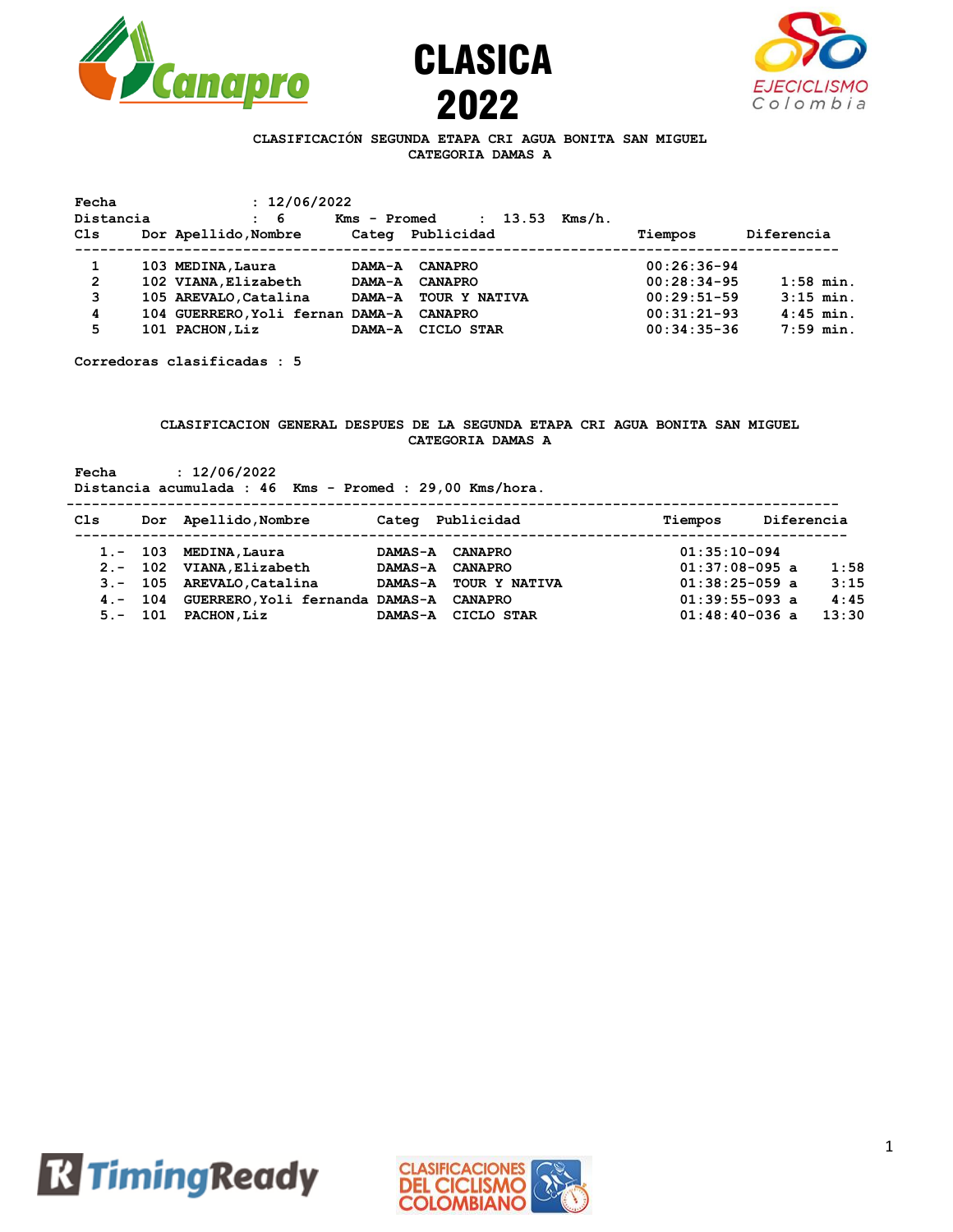





### **CLASIFICACIÓN SEGUNDA ETAPA CRI AGUA BONITA SAN MIGUEL CATEGORIA DAMAS B**

| Fecha        | : 12/06/2022                     |               |                                 |               |              |
|--------------|----------------------------------|---------------|---------------------------------|---------------|--------------|
| Distancia    | $\mathbf{5}$ 6                   | Kms - Promed  | 13.47<br>Kms/h.<br>$\mathbf{r}$ |               |              |
| Cls          | Dor Apellido, Nombre             | Categ         | Publicidad                      | Tiempos       | Diferencia   |
|              |                                  |               |                                 |               |              |
| 1            | 115 SANCHEZ, Jackeline           | <b>DAMA-B</b> | LOCOS POR LA BICI               | $00:26:43-65$ |              |
| $\mathbf{2}$ | 111 ROMERO, Sofia marcela DAMA-B |               | <b>CODEMA</b>                   | $00:28:31-06$ | $1:48$ min.  |
| 3            | 112 GARCIA, Maryory              | DAMA-B        | <b>CODEMA</b>                   | $00:31:28-76$ | $4:45$ min.  |
| 4            | 116 RODRIGUEZ, Gloria            | <b>DAMA-B</b> | CICLO STAR                      | $00:34:15-98$ | $7:32$ min.  |
| 5            | 114 DELGADO, Jessica andr DAMA-B |               | <b>CODEMA</b>                   | $00:38:46-97$ | $12:03$ min. |
| 6            | 113 VELOZA, Mercedes             | DAMA-B        | <b>CODEMA</b>                   | $00:46:24-79$ | $19:41$ min. |

**Corredoras clasificadas : 6**

#### **CLASIFICACION GENERAL DESPUES DE LA SEGUNDA ETAPA CRI AGUA BONITA SAN MIGUEL CATEGORIA DAMAS B**

**Fecha : 12/06/2022 Distancia acumulada : 46 Kms - Promed : 28,97 Kms/hora. --------------------------------------------------------------------------------------------**

| Cls | Dor Apellido, Nombre                   |               | Categ Publicidad         | Tiempos          | Diferencia |
|-----|----------------------------------------|---------------|--------------------------|------------------|------------|
|     | 1.- 115 SANCHEZ, Jackeline             |               | DAMA-B LOCOS POR LA BICI | $01:35:17-065$   |            |
|     | 2.- 111 ROMERO, Sofia marcela          | <b>DAMA-B</b> | CODEMA                   | $01:37:05-006$ a | 1:48       |
|     | 3.- 112 GARCIA, Maryory                | <b>DAMA-B</b> | <b>CODEMA</b>            | $01:40:02-076$ a | 4:45       |
|     | 4.- 116 RODRIGUEZ.Gloria               |               | DAMA-B CICLO STAR        | $01:48:14-098$ a | 12:57      |
|     | 5.- 114 DELGADO, Jessica andrea DAMA-B |               | <b>CODEMA</b>            | $01:58:38-097$ a | 23:21      |
|     | 6.- 113 VELOZA.Mercedes                | <b>DAMA-B</b> | CODEMA                   | $02:12:54-079$ a | 37:37      |



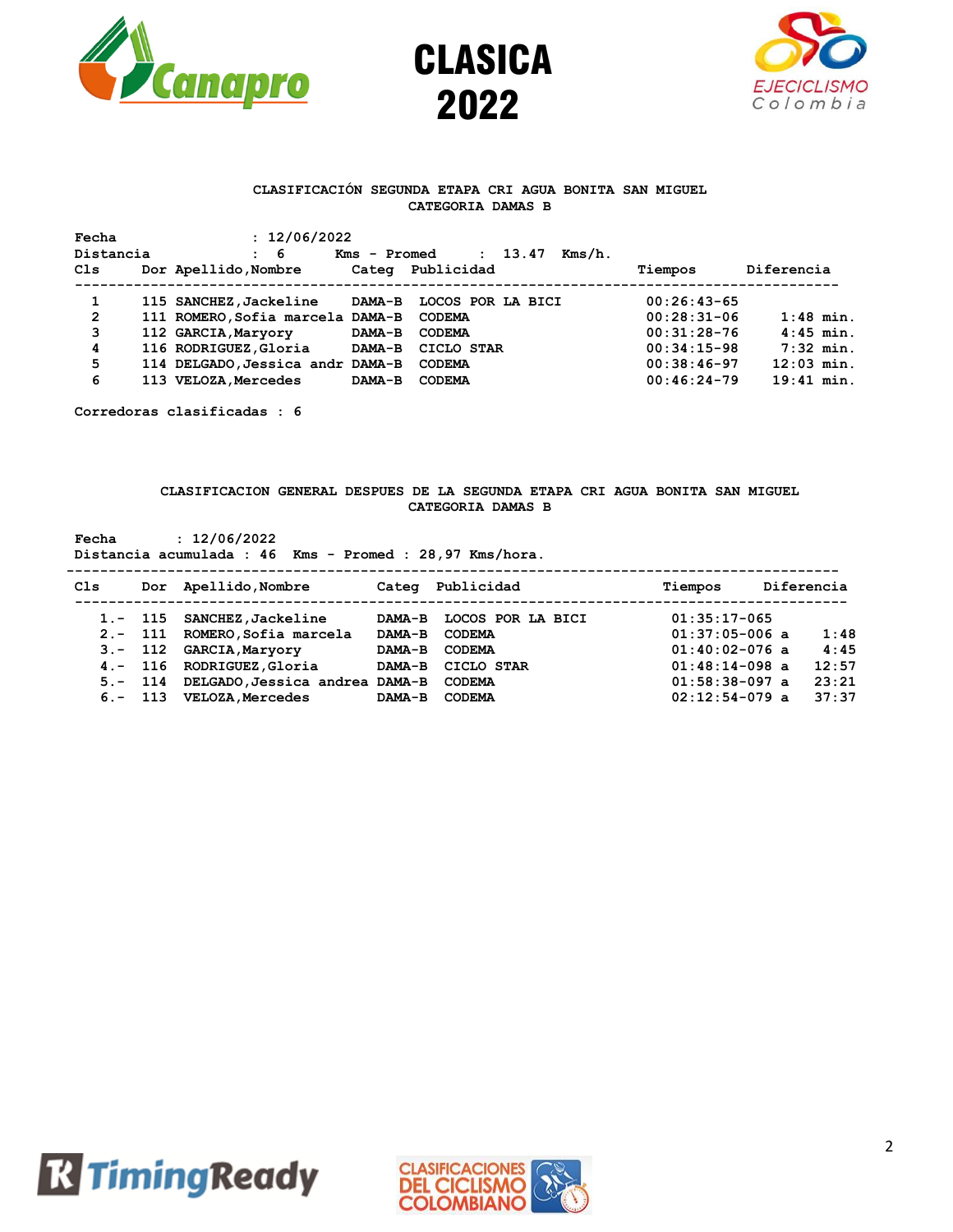





#### **CLASIFICACIÓN SEGUNDA ETAPA CRI AGUA BONITA SAN MIGUEL CATEGORIA SUPER E**

| Fecha        |  | : 12/06/2022                     |               |                              |  |               |              |
|--------------|--|----------------------------------|---------------|------------------------------|--|---------------|--------------|
| Distancia    |  | -6                               | Kms - Promed  | - 13<br>$\ddot{\phantom{a}}$ |  |               |              |
| Cls          |  | Dor Apellido, Nombre             | Categ         | Publicidad                   |  | Tiempos       | Diferencia   |
| 1            |  | 99 OSORIO, Roberto eduar MAS-SE  |               | <b>CANAPRO</b>               |  | $00:27:42-75$ |              |
| $\mathbf{2}$ |  | 95 SALAMANCA, Nelson             | <b>MAS-SE</b> | <b>CODEMA</b>                |  | $00:34:23-81$ | $6:41$ min.  |
| 3            |  | 94 LEMUS, Carlos                 | <b>MAS-SE</b> | <b>CODEMA</b>                |  | $00:34:58-66$ | $7:16$ min.  |
| 4            |  | 96 LANCHEROS, Juan angel MAS-SE  |               | CICLO STAR                   |  | $00:40:22-00$ | $12:40$ min. |
| 5            |  | 100 GARZON, Marco antonio MAS-SE |               | CICLO RED                    |  | $00:41:54-89$ | $14:12$ min. |
| 6            |  | 93 ZORRO, Miquel                 | $MAS-SE$      | <b>CODEMA</b>                |  | $00:49:27-31$ | $21:45$ min. |
| 7            |  | 97 LANCHEROS, Gustavo            | <b>MAS-SE</b> | <b>CANAPRO</b>               |  | $00:53:04-68$ | $25:22$ min. |
| 8            |  | 98 OLAYA, Luis humberto          | <b>MAS-SE</b> | <b>CANAPRO</b>               |  | $01:18:45-49$ | $51:03$ min. |

**Corredores clasificados : 8**

#### **CLASIFICACION GENERAL DESPUES DE LA SEGUNDA ETAPA CRI AGUA BONITA SAN MIGUEL CATEGORIA SUPER E Fecha : 12/06/2022**

| Fecha | : 12/06/2022                                            |  |  |  |  |  |
|-------|---------------------------------------------------------|--|--|--|--|--|
|       | Distancia acumulada : 46 Kms - Promed : 28,42 Kms/hora. |  |  |  |  |  |
|       |                                                         |  |  |  |  |  |

| Cls    |     | Dor Apellido, Nombre                   |               | Categ Publicidad  | Tiempos                    | Diferencia |
|--------|-----|----------------------------------------|---------------|-------------------|----------------------------|------------|
| $1 -$  | 99. | OSORIO, Roberto eduardo MAS-SE CANAPRO |               |                   | $01:37:07-075$             |            |
| $2 -$  | 95. | <b>SALAMANCA, Nelson</b>               | <b>MAS-SE</b> | <b>CODEMA</b>     | $01:44:57-081$ a           | 7:50       |
| $3 -$  | 94  | LEMUS, Carlos                          | <b>MAS-SE</b> | <b>CODEMA</b>     | $01:46:27-066$ a           | 9:20       |
| $4 -$  | 96  | LANCHEROS, Juan angel                  |               | MAS-SE CICLO STAR | $01:52:35-000$ a           | 15:28      |
| $5. -$ | 100 | GARZON, Marco antonio                  | <b>MAS-SE</b> | CICLO RED         | $01:57:58-089$ a           | 20:51      |
| $6 -$  | 97  | LANCHEROS, Gustavo                     | <b>MAS-SE</b> | <b>CANAPRO</b>    | $02:15:00-068$ a           | 37:53      |
| $7 -$  | 93  | ZORRO, Miquel                          | <b>MAS-SE</b> | <b>CODEMA</b>     | $02:16:38-031$ a           | 39:31      |
| $8 -$  | 98  | OLAYA, Luis humberto                   | <b>MAS-SE</b> | <b>CANAPRO</b>    | $02:50:16-049$ a $1:13:09$ |            |



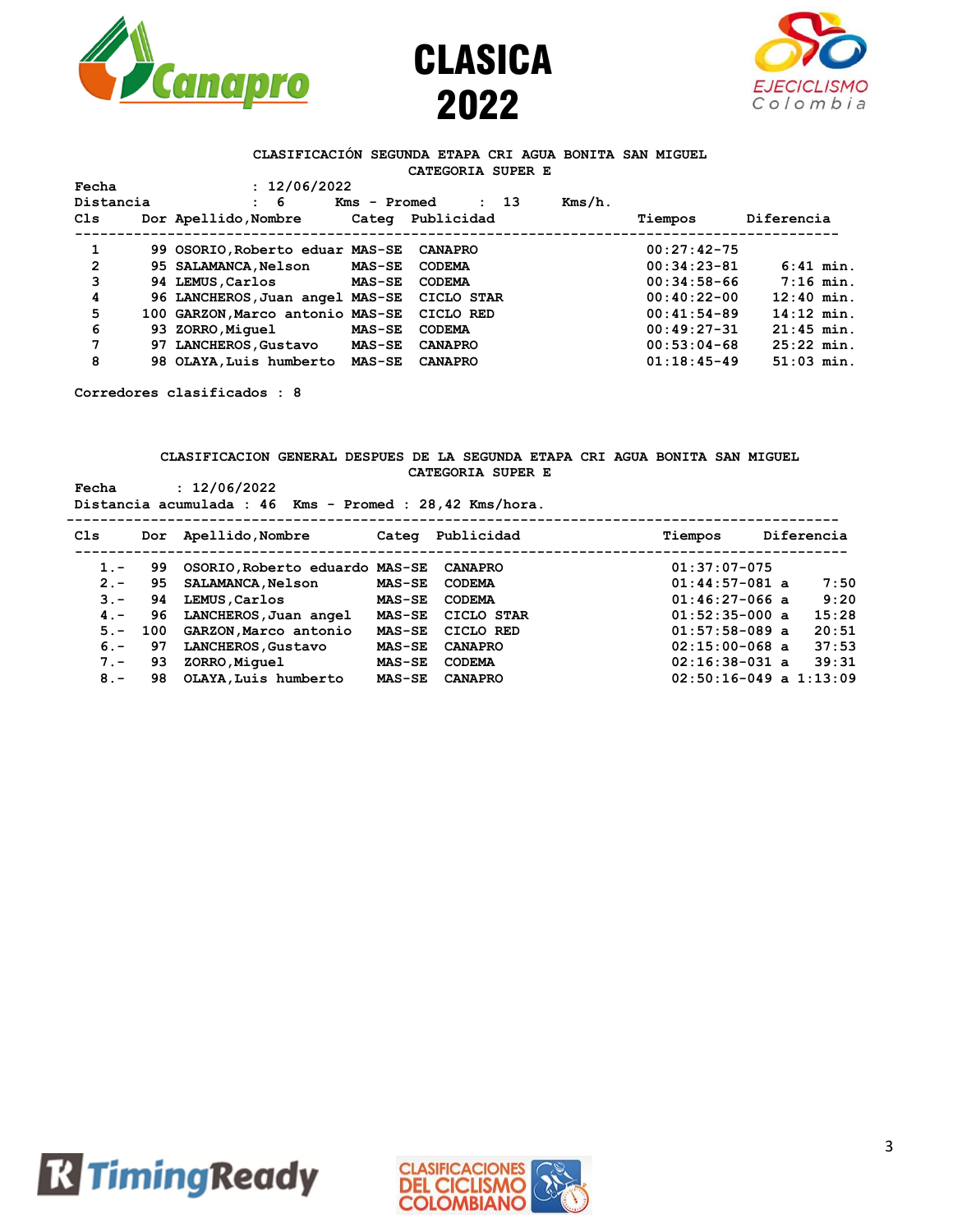





**CLASIFICACIÓN SEGUNDA ETAPA CRI LA AGUADITA SAN MIGUEL CATEGORIA MASTER E (CORRREGIDA)**

| Fecha     | : 12/06/2022                          |              |                                  |               |              |
|-----------|---------------------------------------|--------------|----------------------------------|---------------|--------------|
| Distancia | 12 <sup>12</sup><br>$\mathbf{r}$      |              | Kms - Promed<br>: $15.91$ Kms/h. |               |              |
| C1s       | Dor Apellido, Nombre Categ Publicidad |              |                                  | Tiempos       | Diferencia   |
|           |                                       |              |                                  |               |              |
| 1         | 143 TELLEZ, Francisco                 | $MAS-E$      | TOUR Y NATIVA                    | $00:45:16-42$ |              |
| 2         | 127 RAMIREZ, Martin alons MAS-E       |              | LOCOS POR LA BICI                | $00:49:06-52$ | $3:50$ min.  |
| 3         | 128 PACHECO, Pedro vicent MAS-E       |              | LOCOS POR LA BICI                | $00:50:28-42$ | $5:12$ min.  |
| 4         | 141 AMEZQUITA, Dairo                  | $MAS-E$      | TOUR Y NATIVA                    | $00:51:18-31$ | $6:02$ min.  |
| 5         | 145 LESMES, Jorge                     | $MAS-E$      | TOUR Y NATIVA                    | $00:51:22-62$ | $6:06$ min.  |
| 6         | 133 MONTAÑA, Fernando MAS-E           |              | CICLO STAR                       | $00:52:03-73$ | $6:47$ min.  |
| 7         | 142 AMEZQUITA, Wilson                 | $MAS-E$      | TOUR Y NATIVA                    | $00:52:24-79$ | $7:08$ min.  |
| 8         | 129 PORRAS, Rafael                    | <b>MAS-E</b> | LOCOS POR LA BICI                | $00:55:16-90$ | $10:00$ min. |
| 9         | 148 TORRES,Rodrigo                    | <b>MAS-E</b> | TOUR Y NATIVA                    | $00:55:19-11$ | $10:03$ min. |
| 10        | 140 SALCEDO, Hector                   | $MAS-E$      | <b>CANAPRO</b>                   | $00:56:07-48$ | $10:51$ min. |
| 11        | 139 RODRIGUEZ, Luis alber MAS-E       |              | CICLO STAR                       | $00:56:08-43$ | $10:52$ min. |
| 12        | 122 SATIVA, Carlos                    | $MAS-E$      | <b>CODEMA</b>                    | $00:58:40-73$ | $13:24$ min. |
| 13        | 121 ORTIZ, Hernando                   | <b>MAS-E</b> | <b>CODEMA</b>                    | $00:58:42-29$ | $13:26$ min. |
| 14        | 149 BOHORQUEZ, Omar                   | <b>MAS-E</b> | TOUR Y NATIVA                    | $00:59:52-69$ | $14:36$ min. |
| 15        | 150 FLORES, Alirio                    | MAS-E        | CICLO RED                        | $01:01:00-37$ | $15:44$ min. |
| 16        | 144 CORTES, Victor hugo MAS-E         |              | TOUR Y NATIVA                    | $01:01:35-96$ | $16:19$ min. |
| 17        | 136 PITA, Pedro                       | $MAS-E$      | CICLO STAR                       | $01:02:03-69$ | $16:47$ min. |
| 18        | 125 GAITAN, Luis alejandr MAS-E       |              | <b>CODEMA</b>                    | $01:02:19-53$ | $17:03$ min. |
| 19        | 124 PAEZ, Jorge                       | $MAS-E$      | <b>CODEMA</b>                    | $01:02:26-82$ | $17:10$ min. |
| 20        | 147 RIVERA, Carlos                    | <b>MAS-E</b> | TOUR Y NATIVA                    | $01:05:30-04$ | $20:14$ min. |
| 21        | 123 MENDEZ, Jorge                     | <b>MAS-E</b> | <b>CODEMA</b>                    | $01:07:05-01$ | $21:49$ min. |
| 22        | 137 ROMERO, Marco fidel               | <b>MAS-E</b> | CICLO STAR                       | $01:11:09-13$ | $25:53$ min. |
| 23        | 135 PACHON, Elias                     | $MAS-E$      | CICLO STAR                       | $01:13:59-11$ | $28:43$ min. |
| 24        | 130 ALEMAN, Jairo                     | $MAS-E$      | CICLO STAR                       | $01:14:28-93$ | $29:12$ min. |
| 25        | 134 MORENO, Jorge                     | <b>MAS-E</b> | CICLO STAR                       | $01:15:00-61$ | $29:44$ min. |
| 26        | 132 LOPEZ, Alberto                    | <b>MAS-E</b> | CICLO STAR                       | $01:18:11-72$ | $32:55$ min. |
| 27        | 131 GONZALEZ, Reardo MAS-E            |              | CICLO STAR                       | $01:19:06-30$ | $33:50$ min. |
| 28        | 126 MINAYA, Jose luis                 | $MAS-E$      | <b>CODEMA</b>                    | $01:40:24-54$ | $55:08$ min. |

**Corredores clasificados : 28**



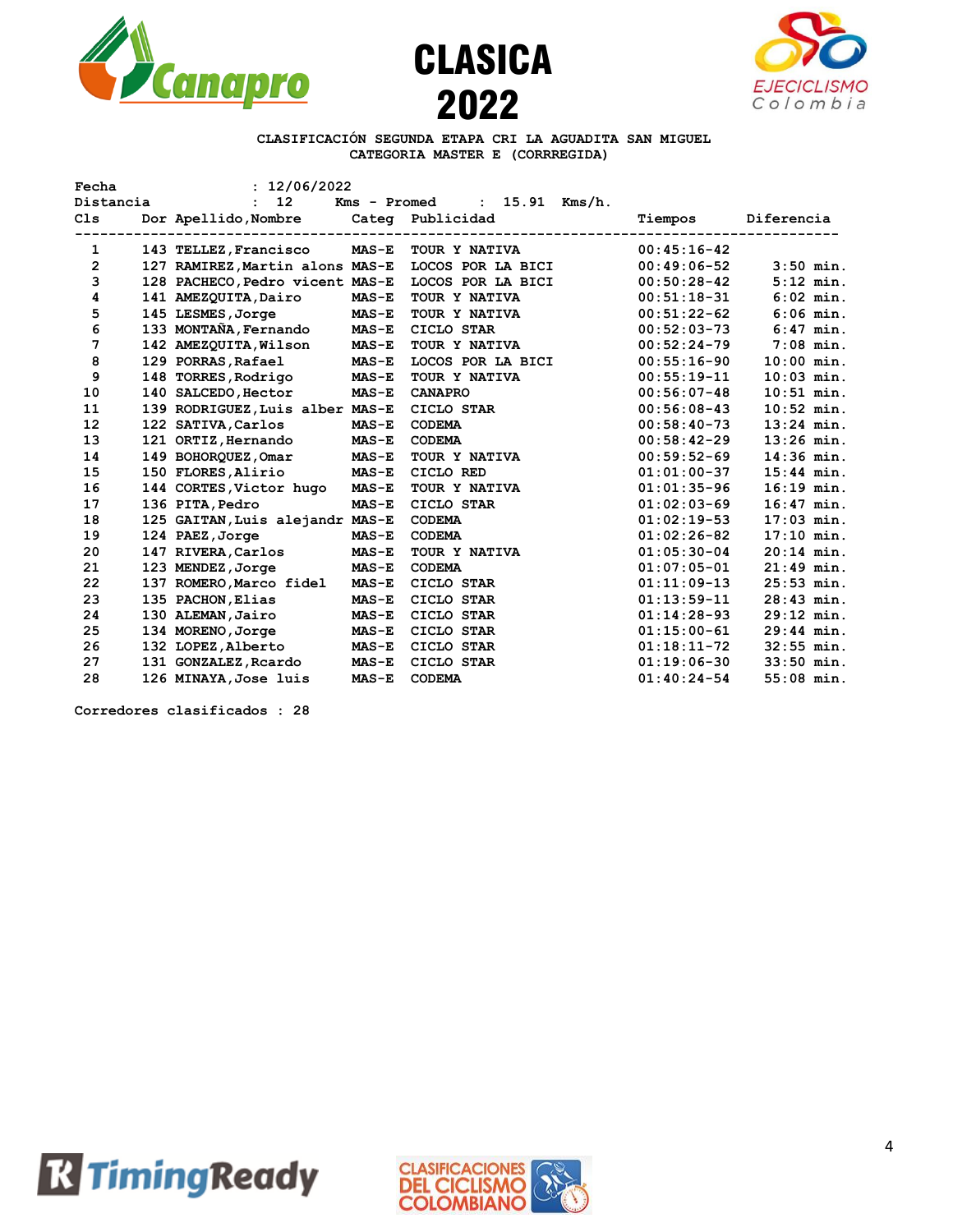





### **CLASIFICACION GENERAL DESPUES DE LA SEGUNDA ETAPA CRI LA AGUADITA SAN MIGUEL CATEGORIA MASTER E (CORREGIDA)**

**Fecha : 13/06/20 Distancia acumulada : 52 Kms - Promed : 29,45 Kms/hora.**

|         |            | Cls Dor Apellido, Nombre Cateq Publicidad | . _ _ _ _ _ _ _ _ _ _ _ _ _ _ _ _ | Tiempos Dif<br>-------------------------------- | Tiempos Diferencia         |       |
|---------|------------|-------------------------------------------|-----------------------------------|-------------------------------------------------|----------------------------|-------|
|         | $1. - 143$ | <b>TELLEZ, Francisco</b>                  | $MAS-E$                           | TOUR Y NATIVA                                   | $01:45:56-042$             |       |
| $2 -$   | 127        | RAMIREZ, Martin alonso                    | $MAS-E$                           | LOCOS POR LA BICI                               | $01:49:46-052$ a           | 3:50  |
| $3 -$   | 128        | PACHECO, Pedro vicente                    | $MAS-E$                           | LOCOS POR LA BICI                               | $01:51:36-042$ a           | 5:40  |
| $4 -$   | 141        | AMEZQUITA, Dairo                          | $MAS-E$                           | TOUR Y NATIVA                                   | $01:51:58-031$ a           | 6:02  |
| $5. -$  | 145        | LESMES, Jorge                             | $MAS-E$                           | TOUR Y NATIVA                                   | $01:52:35-062$ a           | 6:39  |
| $6. -$  | 142        | AMEZQUITA, Wilson                         | $MAS-E$                           | TOUR Y NATIVA                                   | $01:53:37-079$ a           | 7:41  |
| $7 -$   | 133        | MONTAÑA, Fernando                         | $MAS-E$                           | CICLO STAR                                      | $01:55:49-073$ a           | 9:53  |
| $8 -$   | 129        | PORRAS, Rafael                            | <b>MAS-E</b>                      | LOCOS POR LA BICI                               | $01:56:24-090$ a           | 10:28 |
| $9 -$   | 148        | <b>TORRES, Rodrigo</b>                    | <b>MAS-E</b>                      | TOUR Y NATIVA                                   | $01:56:32-011$ a           | 10:36 |
| $10. -$ | 140        | SALCEDO, Hector                           | $MAS-E$                           | <b>CANAPRO</b>                                  | $01:57:20-048$ a           | 11:24 |
| $11. -$ | 139        | RODRIGUEZ, Luis alberto MAS-E             |                                   | CICLO STAR                                      | $01:57:21-043$ a           | 11:25 |
| $12 -$  | 150        | FLORES, Alirio                            | $MAS-E$                           | CICLO RED                                       | $02:02:13-037$ a           | 16:17 |
| $13 -$  | 144        | CORTES, Victor hugo                       | <b>MAS-E</b>                      | TOUR Y NATIVA                                   | $02:02:48-096$ a           | 16:52 |
| $14. -$ | 124        | PAEZ, Jorge                               | <b>MAS-E</b>                      | <b>CODEMA</b>                                   | $02:03:39-082$ a           | 17:43 |
| $15. -$ | 136        | <b>PITA, Pedro</b>                        | <b>MAS-E</b>                      | CICLO STAR                                      | $02:05:22-069$ a           | 19:26 |
| $16. -$ | 122        | <b>SATIVA, Carlos</b>                     | $MAS-E$                           | <b>CODEMA</b>                                   | $02:05:48-073$ a           | 19:52 |
| $17. -$ | 125        | GAITAN, Luis alejandro MAS-E              |                                   | <b>CODEMA</b>                                   | $02:06:14-053$ a           | 20:18 |
| $18. -$ | 121        | ORTIZ, Hernando                           | $MAS-E$                           | <b>CODEMA</b>                                   | $02:06:39-029$ a           | 20:43 |
| $19. -$ | 147        | RIVERA, Carlos                            | $MAS-E$                           | TOUR Y NATIVA                                   | $02:06:43-004$ a           | 20:47 |
| $20 -$  | 149        | BOHORQUEZ, Omar                           | $MAS-E$                           | TOUR Y NATIVA                                   | $02:07:32-069$ a           | 21:36 |
| $21 -$  | 123        | MENDEZ, Jorge                             | $MAS-E$                           | <b>CODEMA</b>                                   | $02:09:27-001$ a           | 23:31 |
| $22 -$  | 137        | ROMERO, Marco fidel                       | $MAS-E$                           | CICLO STAR                                      | $02:14:55-013$ a           | 28:59 |
| $23 -$  | 135        | PACHON, Elias                             | $MAS-E$                           | CICLO STAR                                      | $02:27:37-011$ a           | 41:41 |
| $24 -$  | 131        | <b>GONZALEZ, Reardo</b>                   | $MAS-E$                           | CICLO STAR                                      | $02:28:33-030$ a           | 42:37 |
| $25. -$ | 132        | LOPEZ, Alberto                            | $MAS-E$                           | CICLO STAR                                      | $02:31:43-072$ a           | 45:47 |
| $26. -$ | 130        | ALEMAN, Jairo                             | $MAS-E$                           | CICLO STAR                                      | $02:54:28-093$ a $1:08:32$ |       |
| $27 -$  | 134        | MORENO, Jorge                             | <b>MAS-E</b>                      | CICLO STAR                                      | $02:56:00-061$ a $1:10:04$ |       |
| $28 -$  | 126        | MINAYA, Jose luis                         | <b>MAS-E</b>                      | <b>CODEMA</b>                                   | $03:09:02-054$ a $1:23:06$ |       |
|         |            |                                           |                                   |                                                 |                            |       |



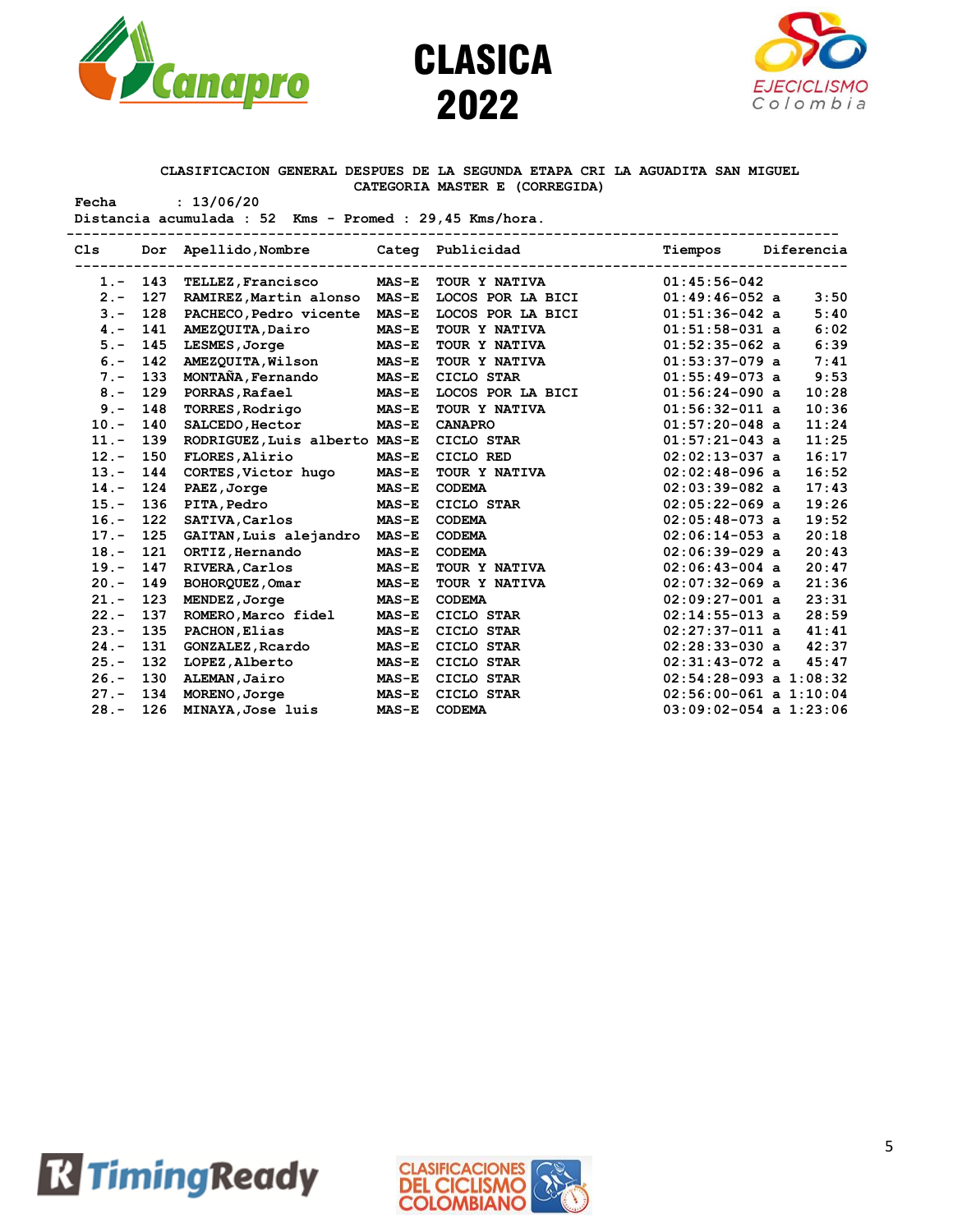





## **CLASIFICACIÓN SEGUNDA ETAPA CRI LA AGUADITA SAN MIGUEL CATEGORIA MASTER D**

| Fecha     | : 13/06/20                        |                              |                                                |               |              |
|-----------|-----------------------------------|------------------------------|------------------------------------------------|---------------|--------------|
| Distancia | $12 \overline{ }$<br>$\mathbf{r}$ |                              | $16.63$ Kms/h.<br>Kms - Promed<br>$\mathbf{r}$ |               |              |
| C1s       | Dor Apellido, Nombre              |                              | Categ Publicidad                               | Tiempos       | Diferencia   |
| 1         | 64 SAAVEDRA, Carlos               | ------------<br><b>MAS-D</b> | CICLO ELITE                                    | $00:43:17-39$ |              |
| 2         | 86 CASTRO, Henry                  | <b>MAS-D</b>                 | FIRST CYCLING TEAM                             | $00:44:02-24$ | 45 seg.      |
| 3         | 68 HERRERA, Hector                | <b>MAS-D</b>                 | LOCOS POR LA BICI                              | $00:44:37-99$ | $1:20$ min.  |
| 4         | 85 MORALES, Raul                  | <b>MAS-D</b>                 | CICLO RED                                      | $00:45:32-67$ | $2:15$ min.  |
| 5         | 70 ALARCON, Oscar august MAS-D    |                              | LOCOS POR LA BICI                              | $00:46:27-19$ | $3:10$ min.  |
| 6         | 75 JAIMES, Luis                   | <b>MAS-D</b>                 | CICLO STAR                                     | $00:47:22-34$ | $4:05$ min.  |
| 7         | 83 MARTINEZ, Alberto              | <b>MAS-D</b>                 | CICLO RED                                      | $00:49:32-67$ | $6:15$ min.  |
| 8         | 77 RODRIGUEZ, Hernando            | <b>MAS-D</b>                 | <b>CANAPRO</b>                                 | $00:50:32-67$ | $7:15$ min.  |
| 9         | 72 ORTIZ, Ricardo                 | <b>MAS-D</b>                 | CICLO STAR                                     | $00:51:31-64$ | $8:14$ min.  |
| 10        | 76 ALVAREZ,Victor                 | <b>MAS-D</b>                 | CICLO STAR                                     | $00:53:06-10$ | $9:49$ min.  |
| 11        | 65 JOYA, Jaime                    | <b>MAS-D</b>                 | CICLO ELITE                                    | $00:53:39-30$ | $10:22$ min. |
| 12        | 71 DIAZ, Baudilio                 | $MAS-D$                      | LOCOS POR LA BICI                              | $00:54:40-52$ | $11:23$ min. |
| 13        | 66 BONILLA, Pedro nel             | <b>MAS-D</b>                 | CICLO ELITE                                    | $00:54:40-63$ | $11:23$ min. |
| 14        | 81 BONILLA, Gerardo               | $MAS-D$                      | CICLO RED                                      | $00:55:11-46$ | $11:54$ min. |
| 15        | 82 CASTRO, Juan carlos            | <b>MAS-D</b>                 | CICLO RED                                      | $00:55:42-69$ | $12:25$ min. |
| 16        | 73 VARGAS,Alcides                 | <b>MAS-D</b>                 | CICLO STAR                                     | $00:56:03-74$ | $12:46$ min. |
| 17        | 61 MESA,Nelson                    | <b>MAS-D</b>                 | <b>CODEMA</b>                                  | $00:56:55-98$ | $13:38$ min. |
| 18        | 79 LEON, Luis felipe              | <b>MAS-D</b>                 | <b>CANAPRO</b>                                 | $00:59:36-72$ | $16:19$ min. |
| 19        | 62 URREGO, Felipe                 | $MAS-D$                      | <b>CODEMA</b>                                  | $01:00:16-63$ | $16:59$ min. |
| 20        | 80 TIBOCHA, Antonio jose MAS-D    |                              | <b>CANAPRO</b>                                 | $01:12:55-83$ | $29:38$ min. |

### **CLASIFICACION GENERAL DESPUES DE LA SEGUNDA ETAPA CRI LA AGUADITA SAN MIGUEL CATEGORIA MASTER D**

| Fecha           | : 12/06/2022<br>Distancia acumulada : 52<br>$Kms - Promed : 31,07 Kms/hora.$ |                          |         |                    |                            |  |            |  |  |  |  |  |  |
|-----------------|------------------------------------------------------------------------------|--------------------------|---------|--------------------|----------------------------|--|------------|--|--|--|--|--|--|
| C <sub>1s</sub> | Dor                                                                          | Apellido,Nombre          |         | Categ Publicidad   | Tiempos                    |  | Diferencia |  |  |  |  |  |  |
| $1 -$           | 64                                                                           | SAAVEDRA, Carlos         | $MAS-D$ | CICLO ELITE        | $01:40:25-039$             |  |            |  |  |  |  |  |  |
| $2 -$           | 86                                                                           | CASTRO, Henry            | $MAS-D$ | FIRST CYCLING TEAM | $01:41:10-024$ a           |  | 45         |  |  |  |  |  |  |
| $3 -$           | 68                                                                           | <b>HERRERA, Hector</b>   | $MAS-D$ | LOCOS POR LA BICI  | $01:41:45-099$ a           |  | 1:20       |  |  |  |  |  |  |
| $4 -$           | 85                                                                           | MORALES, Raul            | $MAS-D$ | CICLO RED          | $01:42:40-067$ a           |  | 2:15       |  |  |  |  |  |  |
| $5. -$          | 70                                                                           | ALARCON, Oscar augusto   | $MAS-D$ | LOCOS POR LA BICI  | $01:43:35-019$ a           |  | 3:10       |  |  |  |  |  |  |
| $6. -$          | 75                                                                           | <b>JAIMES, Luis</b>      | $MAS-D$ | CICLO STAR         | $01:44:36-034$ a           |  | 4:11       |  |  |  |  |  |  |
| $7 -$           | 83                                                                           | <b>MARTINEZ, Alberto</b> | $MAS-D$ | CICLO RED          | $01:48:02-067$ a           |  | 7:37       |  |  |  |  |  |  |
| $8 -$           | 77                                                                           | RODRIGUEZ, Hernando      | $MAS-D$ | <b>CANAPRO</b>     | $01:49:02-067$ a           |  | 8:37       |  |  |  |  |  |  |
| $9 -$           | 76                                                                           | ALVAREZ, Victor          | $MAS-D$ | CICLO STAR         | $01:51:36-010$ a           |  | 11:11      |  |  |  |  |  |  |
| $10. -$         | 72                                                                           | ORTIZ, Ricardo           | $MAS-D$ | CICLO STAR         | $01:52:52-064$ a           |  | 12:27      |  |  |  |  |  |  |
| $11. -$         | 66                                                                           | BONILLA, Pedro nel       | $MAS-D$ | CICLO ELITE        | $01:53:10-063$ a           |  | 12:45      |  |  |  |  |  |  |
| $12 -$          | 71                                                                           | DIAZ, Baudilio           | $MAS-D$ | LOCOS POR LA BICI  | $01:55:35-052$ a           |  | 15:10      |  |  |  |  |  |  |
| $13 -$          | 81                                                                           | <b>BONILLA, Gerardo</b>  | $MAS-D$ | CICLO RED          | $01:56:32-046$ a           |  | 16:07      |  |  |  |  |  |  |
| $14. -$         | 82                                                                           | CASTRO, Juan carlos      | $MAS-D$ | CICLO RED          | $01:57:08-069$ a           |  | 16:43      |  |  |  |  |  |  |
| $15. -$         | 73                                                                           | <b>VARGAS, Alcides</b>   | $MAS-D$ | CICLO STAR         | $02:00:46-074$ a           |  | 20:21      |  |  |  |  |  |  |
| $16. -$         | 62                                                                           | URREGO, Felipe           | $MAS-D$ | <b>CODEMA</b>      | $02:01:37-063$ a           |  | 21:12      |  |  |  |  |  |  |
| $17. -$         | 79                                                                           | LEON, Luis felipe        | $MAS-D$ | <b>CANAPRO</b>     | $02:10:06-072$ a           |  | 29:41      |  |  |  |  |  |  |
| $18. -$         | 80                                                                           | TIBOCHA, Antonio jose    | $MAS-D$ | <b>CANAPRO</b>     | $02:24:47-083$ a           |  | 44:22      |  |  |  |  |  |  |
| $19. -$         | 65                                                                           | JOYA, Jaime              | $MAS-D$ | CICLO ELITE        | $02:45:39-030$ a $1:05:14$ |  |            |  |  |  |  |  |  |
| $20 -$          | 61                                                                           | <b>MESA, Nelson</b>      | $MAS-D$ | <b>CODEMA</b>      | $02:48:55-098$ a $1:08:30$ |  |            |  |  |  |  |  |  |



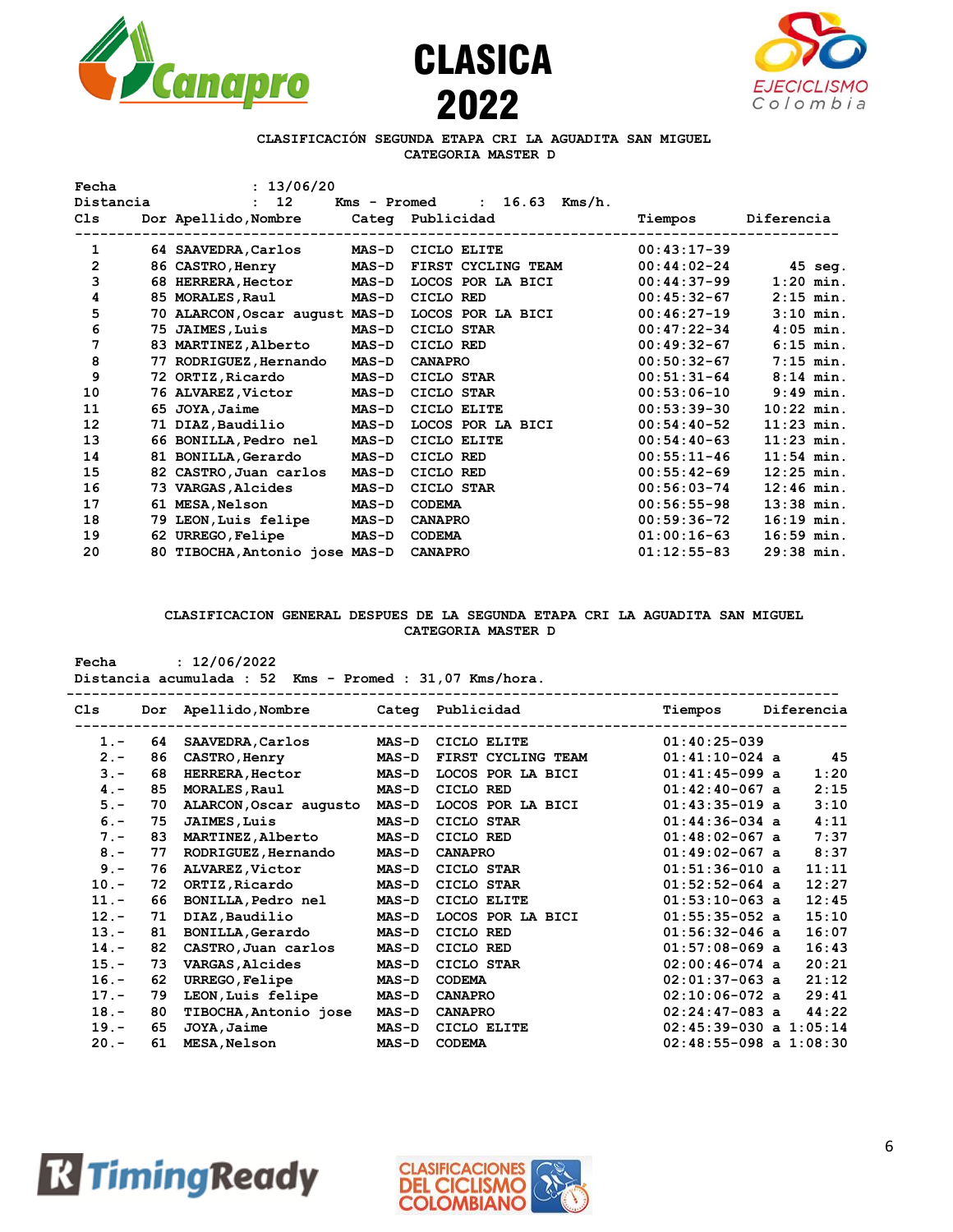





#### **CLASIFICACIÓN SEGUNDA ETAPA CRI LA AGUADITA SAN MIGUEL CATEGORIA MASTER C**

| Fecha          | : 12/06/2022                    |              |                                                 |               |              |
|----------------|---------------------------------|--------------|-------------------------------------------------|---------------|--------------|
| Distancia      | 12 <sup>°</sup><br>$\mathbf{r}$ |              | 16.07<br>Kms/h.<br>Kms - Promed<br>$\mathbf{r}$ |               |              |
| C1s            | Dor Apellido, Nombre            |              | Categ Publicidad                                | Tiempos       | Diferencia   |
| 1              | 48 SUAVITA, Luis fernand MAS-C  |              | LOCOS POR LA BICI                               | $00:44:48-39$ |              |
| $\overline{2}$ | 51 TRUJILLO, Aldemar            | $MAS-C$      | <b>CANAPRO</b>                                  | $00:45:35-70$ | 47 seg.      |
| 3              | 59 LOZANO, Carlos               | $MAS-C$      | CICLO STAR                                      | $00:45:35-88$ | 47 seg.      |
| 4              | 50 MONTOYA, Edgar eduard MAS-C  |              | LOCOS POR LA BICI                               | $00:46:33-83$ | $1:45$ min.  |
| 5              | 58 DIAZ,Pedro Pablo             | <b>MAS-C</b> | FIRST CYCLING TEAM                              | $00:49:09-86$ | $4:21$ min.  |
| 6              | 42 LOPEZ, Nelson                | $MAS-C$      | <b>CODEMA</b>                                   | $00:50:37-42$ | $5:49$ min.  |
| 7              | 53 CHACON, Edwin                | <b>MAS-C</b> | <b>CANAPRO</b>                                  | $00:50:55-62$ | $6:07$ min.  |
| 8              | 47 GARZON, Aldemar              | $MAS-C$      | LOCOS POR LA BICI                               | $00:51:49-12$ | $7:01$ min.  |
| 9              | 44 LONDONO, Juan manuel MAS-C   |              | <b>CODEMA</b>                                   | $00:53:44-61$ | $8:56$ min.  |
| 10             | 45 CANTOR, Leonardo             | $MAS-C$      | <b>CODEMA</b>                                   | $00:55:04-43$ | $10:16$ min. |
| 11             | 49 RINCON, Yoany                | $MAS-C$      | LOCOS POR LA BICI                               | $00:55:23-26$ | $10:35$ min. |
| 12             | 41 DAVILA, Jorge                | $MAS-C$      | <b>CODEMA</b>                                   | $00:55:30-92$ | $10:42$ min. |
| 13             | 52 CORREDOR, Yimmy alexa MAS-C  |              | <b>CANAPRO</b>                                  | $00:57:39-51$ | $12:51$ min. |
| 14             | 55 FERNANDEZ, Ariel             | $MAS-C$      | TOUR Y NATIVA                                   | $00:59:07-52$ | $14:19$ min. |
| 15             | 56 PRIETO, Jairo eduardo MAS-C  |              | TOUR Y NATIVA                                   | $01:02:37-22$ | $17:49$ min. |
| 16             | 43 VILLAR, Deiber               | $MAS-C$      | <b>CODEMA</b>                                   | $01:03:14-69$ | $18:26$ min. |
| 17             | 46 SANCHEZ, Giovanni            | <b>MAS-C</b> | <b>CODEMA</b>                                   | $01:04:26-89$ | $19:38$ min. |
| 18             | 54 FERNANDEZ, Edwin             | $MAS-C$      | TOUR Y NATIVA                                   | $01:11:46-42$ | $26:58$ min. |

**Corredores clasificados : 18**

**Fecha : 12/06/2022**

### **CLASIFICACION GENERAL DESPUES DE LA SEGUNDA ETAPA CRI LA AGUADITA SAN MIGUEL CATEGORIA MASTER C**

| Distancia acumulada : 62 Kms - Promed : 31,65 Kms/hora. |    |                                       |              |                    |                  |  |            |  |  |
|---------------------------------------------------------|----|---------------------------------------|--------------|--------------------|------------------|--|------------|--|--|
| Cls.                                                    |    | Dor Apellido, Nombre Cateq Publicidad |              |                    | Tiempos          |  | Diferencia |  |  |
| $1 -$                                                   | 51 | <b>TRUJILLO, Aldemar</b>              | <b>MAS-C</b> | <b>CANAPRO</b>     | $01:58:25-070$   |  |            |  |  |
| $2 -$                                                   | 48 | SUAVITA, Luis fernando                | $MAS-C$      | LOCOS POR LA BICI  | $02:00:22-039$ a |  | 1:57       |  |  |
| $3 -$                                                   | 58 | DIAZ, Pedro Pablo                     | $MAS-C$      | FIRST CYCLING TEAM | $02:01:54-086$ a |  | 3:29       |  |  |
| $4 -$                                                   | 50 | MONTOYA, Edgar eduardo                | $MAS-C$      | LOCOS POR LA BICI  | $02:02:07-083$ a |  | 3:42       |  |  |
| $5 -$                                                   | 42 | LOPEZ, Nelson                         | $MAS-C$      | <b>CODEMA</b>      | $02:06:11-042$ a |  | 7:46       |  |  |
| $6 -$                                                   | 53 | CHACON, Edwin                         | $MAS-C$      | <b>CANAPRO</b>     | $02:06:29-062$ a |  | 8:04       |  |  |
| $7 -$                                                   | 47 | GARZON, Aldemar                       | $MAS-C$      | LOCOS POR LA BICI  | $02:07:23-012$ a |  | 8:58       |  |  |
| $8 -$                                                   | 49 | RINCON, Yoany                         | $MAS-C$      | LOCOS POR LA BICI  | $02:08:22-026$ a |  | 9:57       |  |  |
| $9 -$                                                   | 44 | LONDOÑO, Juan manuel                  | $MAS-C$      | <b>CODEMA</b>      | $02:12:34-061$ a |  | 14:09      |  |  |
| $10. -$                                                 | 52 | CORREDOR, Yimmy alexand MAS-C         |              | <b>CANAPRO</b>     | $02:13:13-051$ a |  | 14:48      |  |  |
| $11. -$                                                 | 45 | CANTOR, Leonardo                      | $MAS-C$      | <b>CODEMA</b>      | $02:13:54-043$ a |  | 15:29      |  |  |
| $12 -$                                                  | 41 | DAVILA, Jorge                         | $MAS - C$    | <b>CODEMA</b>      | $02:14:20-092$ a |  | 15:55      |  |  |
| $13 -$                                                  | 55 | <b>FERNANDEZ, Ariel</b>               | $MAS-C$      | TOUR Y NATIVA      | $02:14:41-052$ a |  | 16:16      |  |  |
| $14. -$                                                 | 56 | PRIETO, Jairo eduardo                 | $MAS - C$    | TOUR Y NATIVA      | $02:21:27-022$ a |  | 23:02      |  |  |
| $15. -$                                                 | 43 | VILLAR, Deiber                        | $MAS-C$      | <b>CODEMA</b>      | $02:22:04-069$ a |  | 23:39      |  |  |
| $16. -$                                                 | 54 | <b>FERNANDEZ, Edwin</b>               | <b>MAS-C</b> | TOUR Y NATIVA      | $02:30:36-042$ a |  | 32:11      |  |  |
| $17. -$                                                 | 46 | SANCHEZ, Giovanni                     | <b>MAS-C</b> | <b>CODEMA</b>      | $02:37:16-089$ a |  | 38:51      |  |  |
|                                                         |    |                                       |              |                    |                  |  |            |  |  |



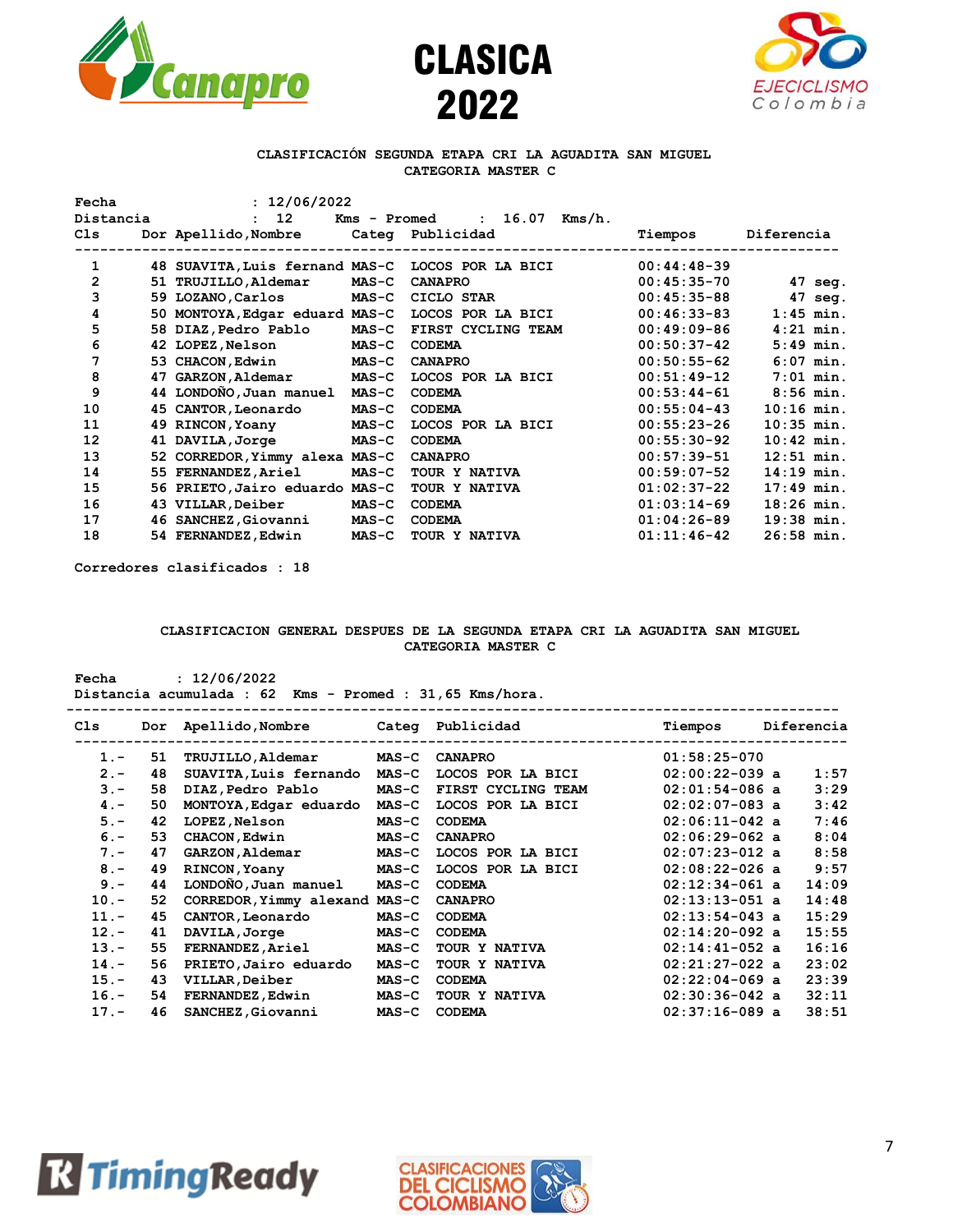





#### **CLASIFICACIÓN SEGUNDA ETAPA CRI LA AGUADITA SAN MIGUEL CATEGORIA MASTER B**

| Fecha     | : 12/06/2022                   |              |                     |               |                   |
|-----------|--------------------------------|--------------|---------------------|---------------|-------------------|
| Distancia | : 12                           | Kms - Promed | $Kms/h$ .<br>: 15.3 |               |                   |
| C1s       | Dor Apellido, Nombre           |              | Categ Publicidad    | Tiempos       | Diferencia        |
|           |                                |              |                     |               |                   |
| 1         | 32 GUAYACAN, Oscar alexa MAS-B |              | LOCOS POR LA BICI   | $00:47:04-10$ |                   |
| 2         | 40 HUERFANO, Manuel            | <b>MAS-B</b> | FIRST CYCLING TEAM  | $00:47:31-82$ | $27 \text{ seq.}$ |
| 3         | 36 MONROY, Javier              | $MAS-B$      | TOUR Y NATIVA       | $00:49:54-14$ | $2:50$ min.       |
| 4         | 28 GAITAN, Wilson              | $MAS-B$      | <b>CODEMA</b>       | $00:49:54-15$ | $2:50$ min.       |
| 5         | 34 FUERTE, Juan camilo         | $MAS-B$      | <b>CANAPRO</b>      | $00:50:40-95$ | $3:36$ min.       |
| 6         | 38 GUTIERREZ, Jair             | $MAS-B$      | FIRST CYCLING TEAM  | $00:52:14-02$ | $5:10$ min.       |
| 7         | 26 VELOZA, Juan carlos         | $MAS-B$      | <b>CODEMA</b>       | $00:52:40-01$ | $5:36$ min.       |
| 8         | 29 CASTANEDA, Mauricio         | $MAS-B$      | <b>CODEMA</b>       | $00:53:51-99$ | $6:47$ min.       |
| 9         | 31 NOVA, Hugo alexander        | <b>MAS-B</b> | <b>CODEMA</b>       | $00:54:58-27$ | $7:54$ min.       |
| 10        | 35 FERNANDEZ, Diego            | $MAS-B$      | TOUR Y NATIVA       | $00:55:15-71$ | $8:11$ min.       |
| 11        | 33 SUAREZ, Giovanni            | $MAS-B$      | CICLO STAR          | $00:57:52-09$ | $10:48$ min.      |
| 12        | 39 HERNANDEZ, Edilberto        | $MAS-B$      | FIRST CYCLING TEAM  | $00:58:28-97$ | $11:24$ min.      |
| 13        | 27 MALPICA, Argelio            | $MAS-B$      | <b>CODEMA</b>       | $00:58:33-56$ | $11:29$ min.      |
| 14        | 30 CASTAÑO, John fredy         | $MAS-B$      | <b>CODEMA</b>       | $00:59:07-05$ | $12:03$ min.      |
|           |                                |              |                     |               |                   |

**Corredores clasificados : 14**

### **CLASIFICACION GENERAL DESPUES DE LA SEGUNDA ETAPA CRI LA AGUADITA SAN MIGUEL CATEGORIA MASTER B**

**Fecha : 12/06/2022**

# **Distancia acumulada : 62 Kms - Promed : 29,71 Kms/hora.**

| Cls     | Dor | Apellido,Nombre               | Categ        | Publicidad         | Tiempos          | Diferencia |
|---------|-----|-------------------------------|--------------|--------------------|------------------|------------|
| $1 -$   | 32  | GUAYACAN, Oscar alexand MAS-B |              | LOCOS POR LA BICI  | $02:05:13-010$   |            |
| $2 -$   | 36  | MONROY, Javier                | $MAS-B$      | TOUR Y NATIVA      | $02:08:03-014$ a | 2:50       |
| $3 -$   | 28  | <b>GAITAN, Wilson</b>         | <b>MAS-B</b> | <b>CODEMA</b>      | $02:08:03-015$ a | 2:50       |
| $4 -$   | 34  | FUERTE, Juan camilo           | $MAS-B$      | <b>CANAPRO</b>     | $02:08:49-095$ a | 3:36       |
| $5 -$   | 38  | GUTIERREZ, Jair               | $MAS-B$      | FIRST CYCLING TEAM | $02:10:23-002$ a | 5:10       |
| $6 -$   | 26  | VELOZA, Juan carlos           | $MAS-B$      | <b>CODEMA</b>      | $02:10:49-001$ a | 5:36       |
| $7 -$   | 31  | NOVA, Hugo alexander          | $MAS-B$      | <b>CODEMA</b>      | $02:14:59-027$ a | 9:46       |
| $8 -$   | 35  | FERNANDEZ, Diego              | $MAS-B$      | TOUR Y NATIVA      | $02:15:16-071$ a | 10:03      |
| $9 -$   | 39  | HERNANDEZ, Edilberto          | $MAS-B$      | FIRST CYCLING TEAM | $02:16:37-097$ a | 11:24      |
| $10 -$  | 29  | CASTAÑEDA, Mauricio           | $MAS-B$      | <b>CODEMA</b>      | $02:20:27-099$ a | 15:14      |
| $11. -$ | 27  | MALPICA, Argelio              | $MAS-B$      | <b>CODEMA</b>      | $02:23:30-056$ a | 18:17      |
| $12 -$  | 30  | CASTANO, John fredy           | $MAS-B$      | <b>CODEMA</b>      | $02:28:51-005$ a | 23:38      |
| $13 -$  | 33  | SUAREZ, Giovanni              | $MAS-B$      | CICLO STAR         | $02:57:52-009$ a | 52:39      |
|         |     |                               |              |                    |                  |            |



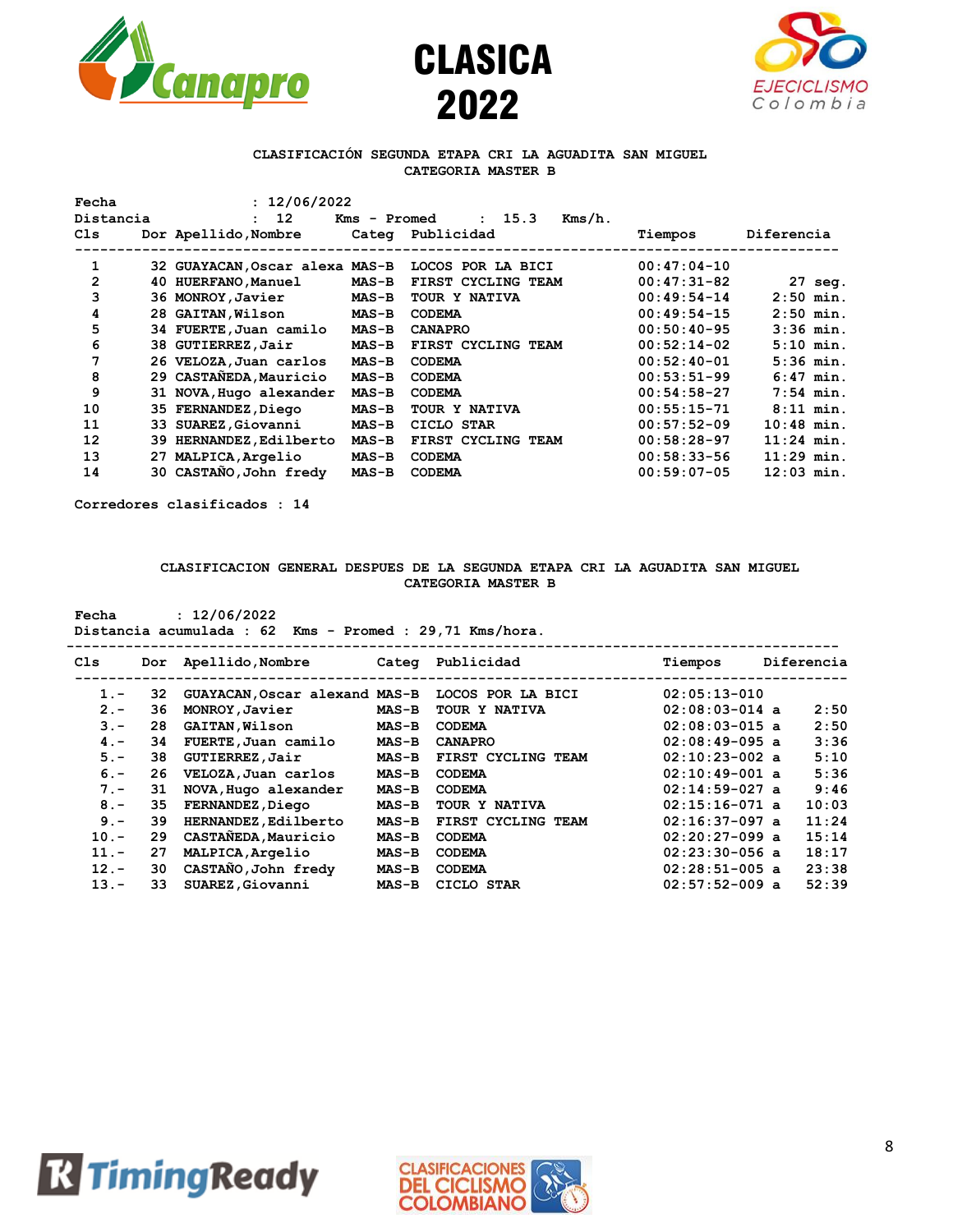





### **CLASIFICACIÓN SEGUNDA ETAPA CRI LA AGUADITA SAN MIGUEL CATEGORIA MASTER A**

| Fecha<br>Distancia | : 12/06/2022<br>: 12                   |                 |                                                                    |               |              |
|--------------------|----------------------------------------|-----------------|--------------------------------------------------------------------|---------------|--------------|
| Cls                | Dor Apellido, Nombre                   | --------------- | $16.87$ Kms/h.<br>Kms - Promed<br>$\mathbf{r}$<br>Categ Publicidad | Tiempos       | Diferencia   |
| 1                  | 8 PINEDA, Daniel                       | <b>MAS-A</b>    | <b>CODEMA</b>                                                      | $00:42:41-32$ |              |
| 2                  | 16 VARGAS, Daniel MAS-A                |                 | CICLO STAR                                                         | $00:43:18-31$ | 37 seg.      |
| 3                  | 10 GORDILLO, Jhon fredy MAS-A          |                 | CICLO ELITE                                                        | $00:43:46-05$ | $1:05$ min.  |
| 4                  | 19 MANTILLA, Michael sti MAS-A CANAPRO |                 |                                                                    | $00:44:15-35$ | $1:34$ min.  |
| 5                  | 11 NUÑEZ, Julian                       | <b>MAS-A</b>    | CICLO ELITE                                                        | $00:44:54-29$ | $2:13$ min.  |
| 6                  | 3 ROCHA, Juan alberto MAS-A            |                 | <b>CODEMA</b>                                                      | $00:44:59-69$ | $2:18$ min.  |
| 7                  | 20 SANCHEZ, Yeisson alex MAS-A         |                 | <b>CANAPRO</b>                                                     | $00:47:14-05$ | $4:33$ min.  |
| 8                  | 5 ACOSTA, Aldemar                      | <b>MAS-A</b>    | <b>CODEMA</b>                                                      | $00:47:20-04$ | $4:39$ min.  |
| 9                  | 15 MANRIQUE, Roberto MAS-A             |                 | CICLO STAR                                                         | $00:48:24-62$ | $5:43$ min.  |
| 10                 | 21 FERNANDEZ, Luis gabri MAS-A         |                 | TOUR Y NATIVA                                                      | $00:48:49-48$ | $6:08$ min.  |
| 11                 | 160 DIAZ, Pablo                        | <b>MAS-A</b>    | FIRST CYCLING TEAM                                                 | $00:49:21-15$ | $6:40$ min.  |
| 12                 | 18 BAUTISTA, Jose ignaci MAS-A         |                 | <b>CANAPRO</b>                                                     | $00:50:07-77$ | $7:26$ min.  |
| 13                 | 22 QUEVEDO, Andres                     | <b>MAS-A</b>    | TOUR Y NATIVA                                                      | $00:50:37-08$ | $7:56$ min.  |
| 14                 | 12 GOMEZ, Hoover MAS-A                 |                 | LOCOS POR LA BICI                                                  | $00:52:55-73$ | $10:14$ min. |
| 15                 | 9 FELICIANO, Andres                    | <b>MAS-A</b>    | CICLO ELITE                                                        | $00:53:12-46$ | $10:31$ min. |
| 16                 | 6 ORTIZ, Edwin giovany MAS-A           |                 | <b>CODEMA</b>                                                      | $00:54:39-02$ | $11:58$ min. |
| 17                 | 1 MARTINEZ, Edward                     | <b>MAS-A</b>    | <b>CODEMA</b>                                                      | $00:55:33-17$ | $12:52$ min. |
| 18                 | 13 ALBARRACIN, Felipe                  | <b>MAS-A</b>    | CICLO STAR                                                         | $00:57:06-01$ | $14:25$ min. |
| 19                 | 24 GIRALDO, Felipe                     | $MAS-A$         | CICLO RED                                                          | $01:02:37-56$ | $19:56$ min. |
| 20                 | 14 SERPA, Rafael                       | <b>MAS-A</b>    | CICLO STAR                                                         | $01:03:06-10$ | $20:25$ min. |
| 21                 | 2 CORTES, Giovanni                     | <b>MAS-A</b>    | <b>CODEMA</b>                                                      | $01:07:03-54$ | $24:22$ min. |
| 22                 | 23 VILLADA, Diego                      | <b>MAS-A</b>    | CICLO RED                                                          | $01:07:42-91$ | $25:01$ min. |
| 23                 | 7 GALICIA, David                       | <b>MAS-A</b>    | <b>CODEMA</b>                                                      | $01:07:47-87$ | $25:06$ min. |
| 24                 | 17 OLAYA, Andres felipe MAS-A          |                 | <b>CANAPRO</b>                                                     | $01:12:59-91$ | $30:18$ min. |

**Corredores clasificados : 24**